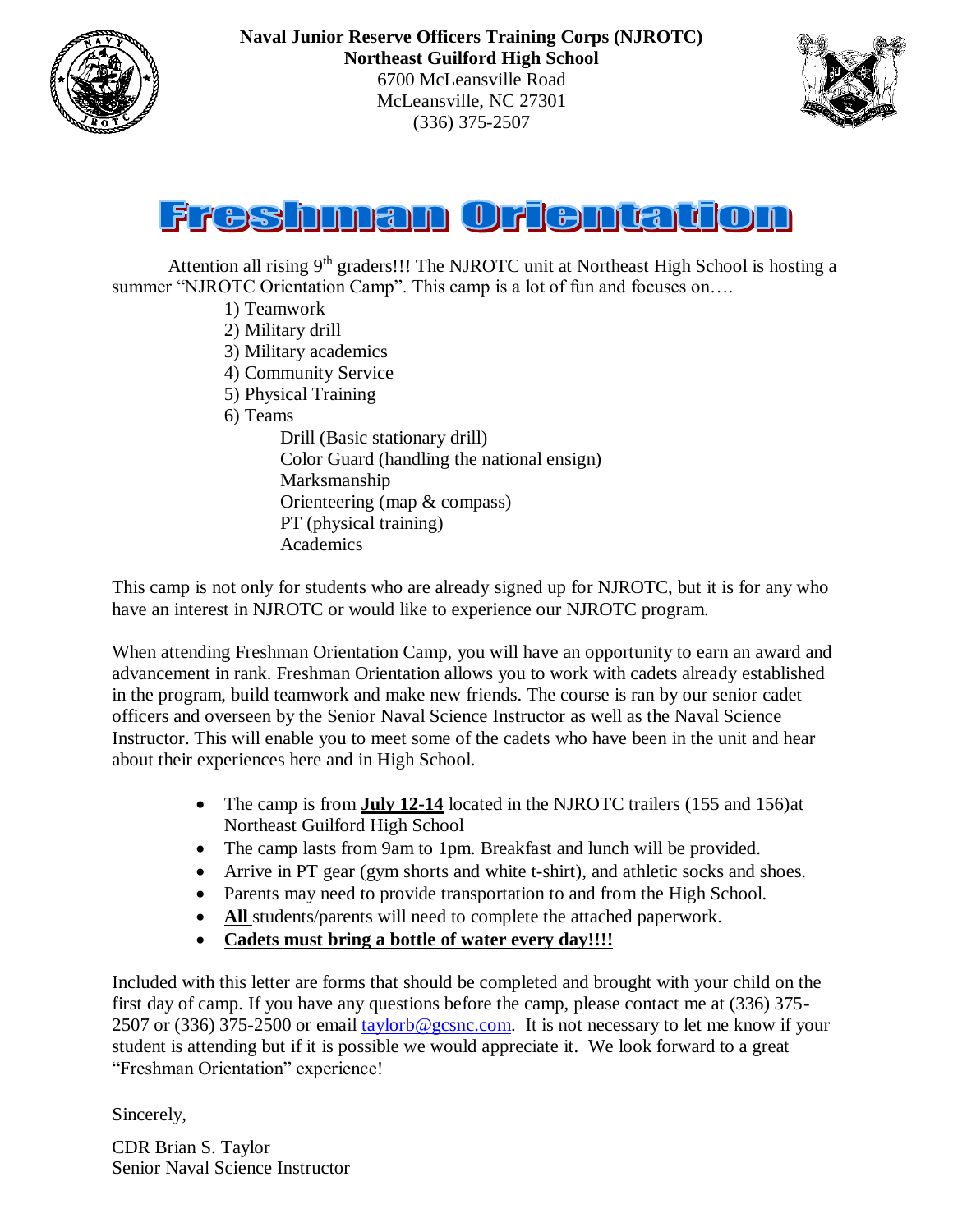# **NAVAL JUNIOR RESERVE OFFICER TRAINING CORPS UNIT NORTHEAST GUILFORD HIGH SCHOOL**

Freshman Orientation

\*\* Bring this sheet with you the first day of Freshman Orientation\*\*

| PERSONAL DATA                                                                               |             |       |
|---------------------------------------------------------------------------------------------|-------------|-------|
| CADET'S NAME                                                                                |             |       |
| (Last)                                                                                      | (First)     |       |
| $\label{eq:3} \text{DOB}(\text{MM/YYYY}) \underline{\hspace{2cm}} \underline{\hspace{2cm}}$ |             |       |
|                                                                                             |             |       |
| (Street Address) (City)                                                                     | (State)     | (Zip) |
|                                                                                             |             |       |
|                                                                                             | (Home/Cell) |       |
|                                                                                             |             |       |
| (Mother)                                                                                    | (Father)    |       |
|                                                                                             |             |       |
|                                                                                             |             |       |
| Any medical information that we should be aware of please list below:                       |             |       |
|                                                                                             |             |       |
|                                                                                             |             |       |
|                                                                                             |             |       |
|                                                                                             |             |       |
|                                                                                             |             |       |
|                                                                                             |             |       |
|                                                                                             |             |       |

I hereby certify that the above listed student has permission to participate in the "Freshman NJROTC Orientation" according to the policies and provisions of Guilford County Schools. My student may participate in all activities with any medical limitation listed above. In the event of an accident or medical emergency, I authorize the supervising teachers to seek medical assistance, and I will assume responsibility for all expenses.

Parent Signature: \_\_\_\_\_\_\_\_\_\_\_\_\_\_\_\_\_\_\_\_\_\_\_\_\_\_\_\_\_\_\_\_\_\_\_\_\_\_\_\_\_\_\_\_\_\_\_\_\_\_\_\_\_

Phone Number: \_\_\_\_\_\_\_\_\_\_\_\_\_\_\_\_\_\_\_\_\_\_\_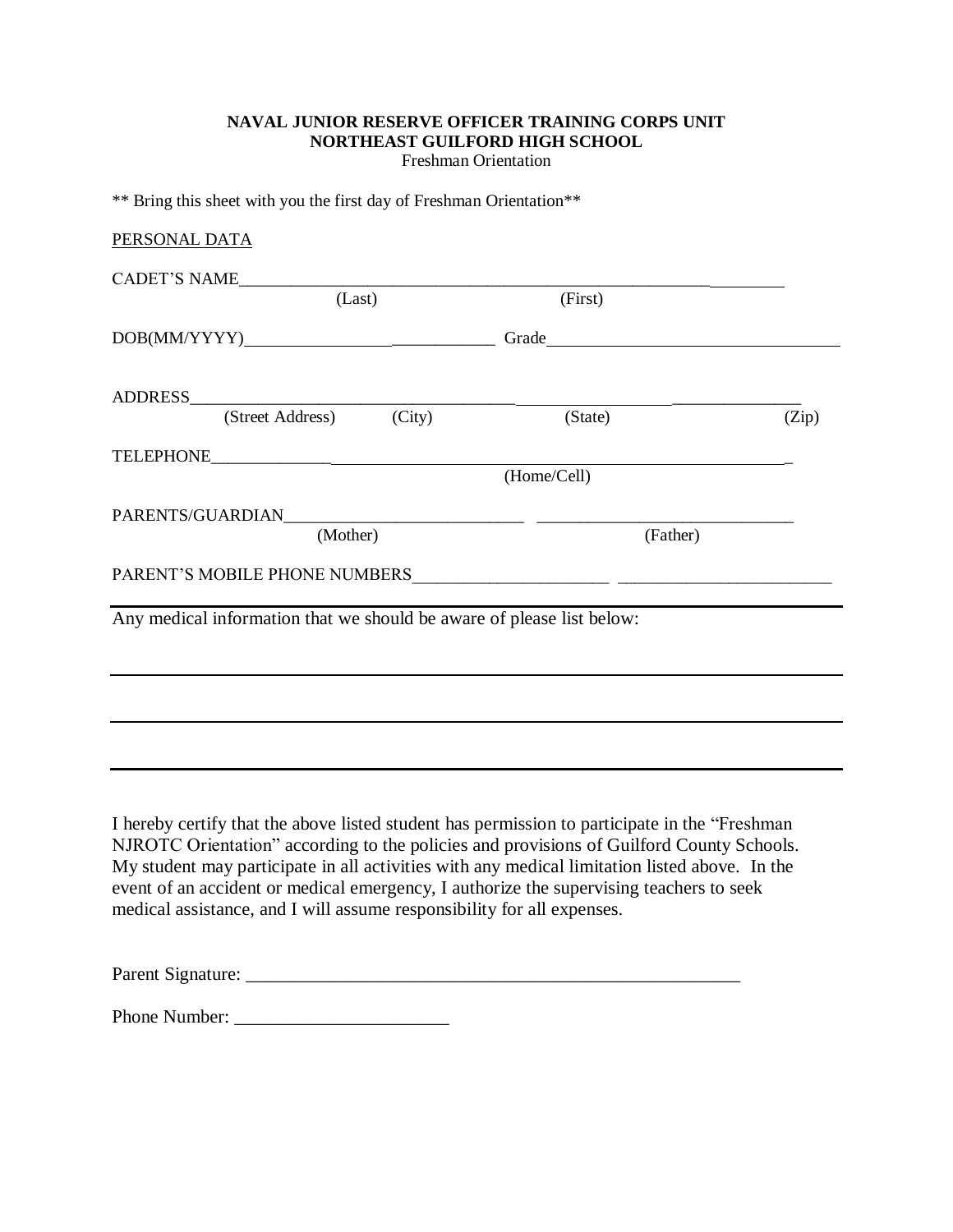# **HEALTH RISK SCREENING QUESTIONAIRE**

| CADET NAME:                                                                                                                                                    |            |                                  |
|----------------------------------------------------------------------------------------------------------------------------------------------------------------|------------|----------------------------------|
| SCHOOL NAME: _________________                                                                                                                                 |            |                                  |
| Date of cadet's most recent pre-participation sports physical: __________________                                                                              |            |                                  |
| <b>PART A - TO BE COMPLETED BY THE CADET AND PARENT/GUARDIAN</b><br>(Circle the appropriate response to <b>EACH</b> question)                                  |            |                                  |
| 1. Have you had a medical illness, injury or surgery since your last check up or                                                                               |            |                                  |
| sports physical?                                                                                                                                               | <b>Yes</b> | N <sub>0</sub>                   |
| 2. Do you have difficulty doing strenuous (great effort) exercise?                                                                                             | Yes        | N <sub>o</sub>                   |
| 3. Do you have a medical notice from your physician to <b>NOT</b> to participate in                                                                            |            |                                  |
| long distance runs, such as a 1-mile-run?                                                                                                                      | Yes        | N <sub>0</sub>                   |
| 4. Do you have a medical notice from your physician that you are <b>NOT</b> to do                                                                              |            |                                  |
| curl-ups or push-ups?                                                                                                                                          | Yes        | N <sub>0</sub>                   |
| 5. Do you exercise less than three times per week for at least thirty minutes?<br>6. Have you had any broken bones, a serious accident, or any type of surgery | Yes        | N <sub>0</sub>                   |
| in the last six months?                                                                                                                                        | <b>Yes</b> | N <sub>0</sub>                   |
| 7. Do you use tobacco of any kind?                                                                                                                             | Yes        | N <sub>0</sub>                   |
| 8. Have you experienced chest, neck, jaw or arm discomfort while doing                                                                                         |            |                                  |
| physical activity?                                                                                                                                             | Yes        | N <sub>0</sub>                   |
| 9. Do you have difficulty breathing or have sudden breathing problems at                                                                                       | Yes        | N <sub>0</sub>                   |
| night?                                                                                                                                                         |            |                                  |
| 10. Has Asthma ever been documented in any of your medical records growing                                                                                     |            |                                  |
| up?                                                                                                                                                            | Yes<br>Yes | N <sub>0</sub>                   |
| 11. Do you currently have Asthma?<br>12. Are you using an inhaler to aid in breathing?                                                                         | <b>Yes</b> | N <sub>0</sub><br>N <sub>0</sub> |
| 13. Do you experience any shortness of breath with relatively low levels of                                                                                    |            |                                  |
| exercise or exertion?                                                                                                                                          | Yes        | N <sub>0</sub>                   |
| 14. Have you felt any chest pain at rest?                                                                                                                      | Yes        | N <sub>0</sub>                   |
| 15. Do your medical records contain any known cardiac (heart) disease?                                                                                         | Yes        | N <sub>0</sub>                   |
| 16. According to the Navy's height/weight table published on line at:                                                                                          |            |                                  |
| https://www.navycs.com/navyheightweightchart.html are you overweight?                                                                                          | Yes        | N <sub>0</sub>                   |
| 17. Has your physicians limited any activity due to dizzy/fainting spells,                                                                                     |            |                                  |
| frequent headaches, or frequent back pains?                                                                                                                    | Yes        | N <sub>0</sub>                   |
| 18. Have you ever experienced dehydration after strenuous physical exercise                                                                                    |            |                                  |
| that has resulted in your physician now recommending or limiting certain                                                                                       |            |                                  |
| physical activities?                                                                                                                                           | Yes        | N <sub>0</sub>                   |
| 19. Are you currently under treatment by a physician or other medical                                                                                          |            |                                  |
| practitioner?                                                                                                                                                  | Yes        | N <sub>0</sub>                   |
| 20. Has your mother or sister died without any explanation or suffered a heart                                                                                 |            |                                  |
| attack before the age of 55?                                                                                                                                   | Yes        | N <sub>0</sub>                   |
| 21. Has your father or brother died without any explanation or suffered a heart                                                                                |            |                                  |
| attack before the age of 45?                                                                                                                                   | Yes        | N <sub>0</sub>                   |
| 22. Do you have high blood pressure or are you on blood pressure medication?                                                                                   | Yes        | N <sub>0</sub>                   |
| 23. Has a doctor ever told you that you have high cholesterol or are you on                                                                                    |            |                                  |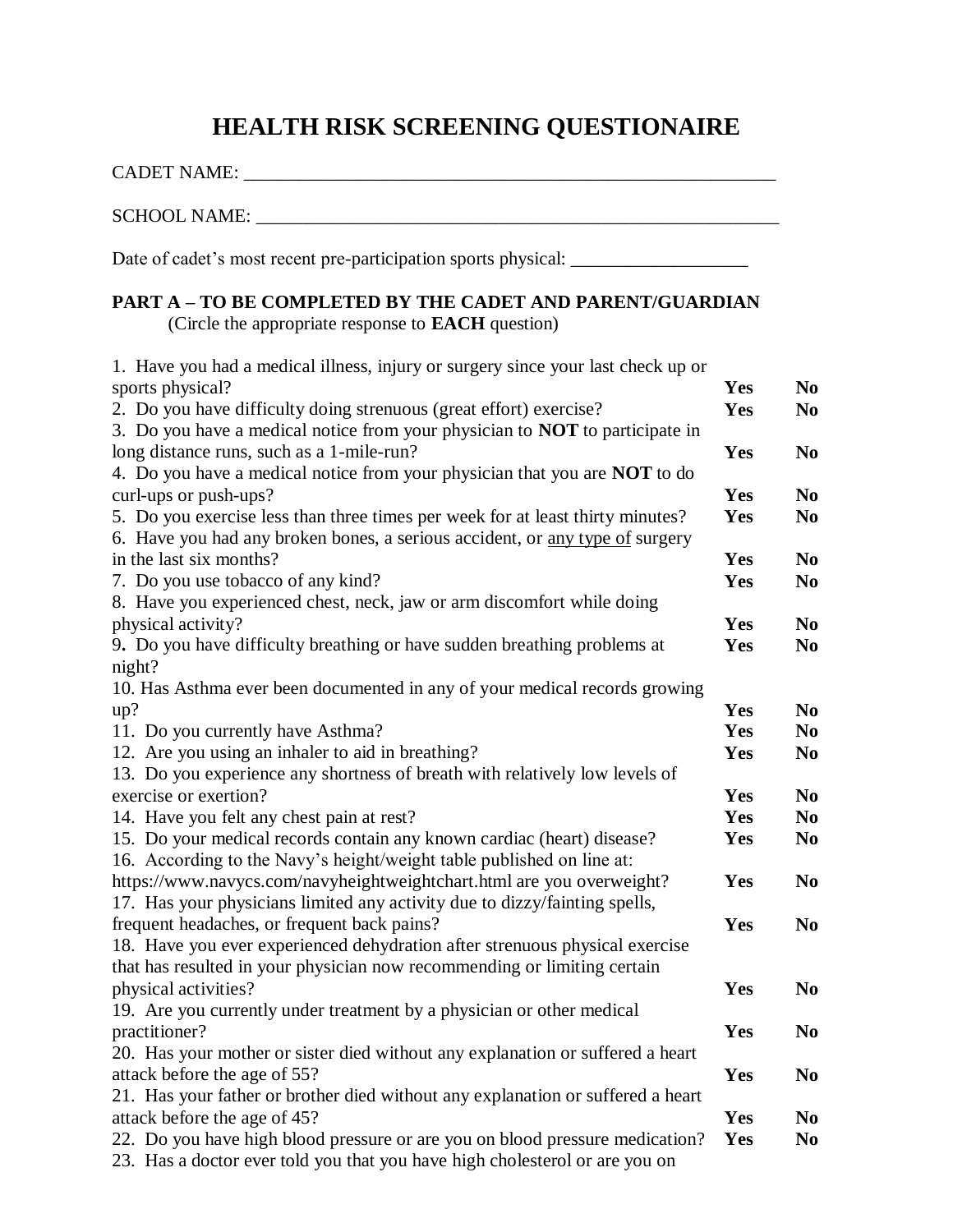| cholesterol medication?                                                             | Yes        | N <sub>0</sub> |  |
|-------------------------------------------------------------------------------------|------------|----------------|--|
| 24. Do you have diabetes?                                                           | <b>Yes</b> | N <sub>0</sub> |  |
| 25. Have you experienced episodes of rapid beating or fluttering of the heart?      | <b>Yes</b> | N <sub>0</sub> |  |
| 26. Do you suffer from lower leg swelling of both legs?                             | Yes        | N <sub>0</sub> |  |
| 27. Is there any history of metabolic disease (thyroid, renal, liver) listed in any |            |                |  |
| of your medical records?                                                            | <b>Yes</b> | N <sub>0</sub> |  |
| 28. Do you have a bone, joint, or muscle problem that prevents you from             |            |                |  |
| doing strenuous exercises?                                                          | Yes        | N <sub>0</sub> |  |
| 29. Have you unintentionally lost/gained more than 10 percent of your body          |            |                |  |
| weight since your last PFA?                                                         |            |                |  |
| 30. Have you ever been diagnosed with Sickle Cell Trait?                            | <b>Yes</b> | N <sub>0</sub> |  |
| 31. Do you have a current prescription for epinephrine (or "epi" pen) for           |            |                |  |
| situational use?                                                                    |            | N <sub>0</sub> |  |
| 32. Are you currently taking any prescription or non-prescription (over the         |            |                |  |
| counter) medications or pills?                                                      |            | N <sub>0</sub> |  |
| 33. Do you have any current skin problems (for example, itching, rashes, acne,      |            |                |  |
| warts, fungus, blisters, pressure sores, or bites) of any kind?                     | <b>Yes</b> | N <sub>0</sub> |  |
| If Yes, Please specify:                                                             |            |                |  |
| 34. Have you ever become ill from exercising in the heat?                           | Yes        | N <sub>0</sub> |  |

Cadet Signature/Date Parent/Guardian Signature/Date

**-----------------------------------------------------------------------------------**

\_\_\_\_\_\_\_\_\_\_\_\_\_\_\_\_\_\_\_\_\_\_\_\_\_\_\_\_\_\_\_\_\_\_\_\_ \_\_\_\_\_\_\_\_\_\_\_\_\_\_\_\_\_\_\_\_\_\_\_\_\_\_\_\_\_\_\_\_\_\_\_\_\_\_\_\_

## **PART B – TO BE COMPLETED BY A LICENSED MEDICAL PRACTITIONER**

(If any of the answers to the questions above were **YES,** the following section must be completed and signed by a licensed medical practitioner)

1. List significant clinical history and/or current medication and treatment regimen of the above cadet: (Use below as necessary)

2. Recommended/released for participation in strenuous physical activities including the mile run.

\_\_\_\_\_\_\_\_\_\_\_\_\_\_\_\_\_\_\_\_\_\_\_\_\_\_\_\_\_\_\_\_\_\_\_\_\_\_\_\_\_\_\_\_ \_\_\_\_\_\_\_\_\_\_\_\_\_\_\_\_\_

**Yes No**

Signature of Medical Practitioner Date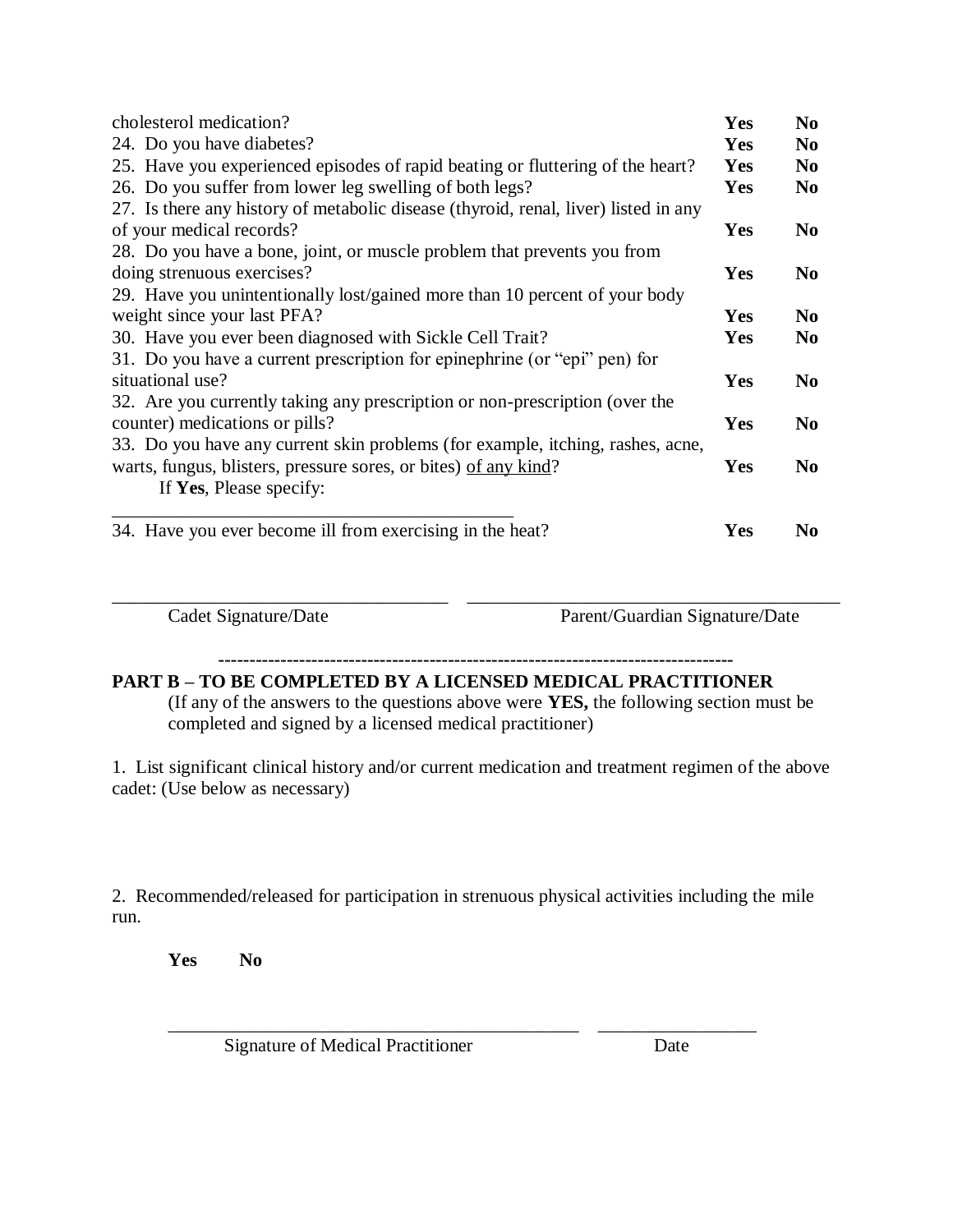## **NAVAL JUNIOR RESERVE OFFICERS TRAINING CORPS (NJROTC) STANDARD RELEASE FORM**

Date:

 $I, \_\_\_\_\_\_\_\$  the legal parent/guardian of \_\_\_\_\_\_\_\_\_\_\_\_\_\_\_\_\_\_\_\_\_\_\_, a member of the Naval Junior Reserve Officers Training Corps, in consideration of the continuance of his/her membership in the Naval Junior Reserve Officers Training Corps and/or his/her acceptance for Naval Junior Reserve Officers Training Corps training, do hereby release from any and all claims, demands, actions, or causes of action, due to death, injury, or illness, the government of the United States and all its officers, representatives, and agents acting officially and also the local, regional, and national Navy Officials of the United States.

 I hereby authorize personnel of the Department of Defense, Armed Forces, Public Health Service, or civilian physicians to render such medical and dental care as may be necessary and medically indicated in the case of my son/daughter/ward during his/her period of training, as is deemed necessary by a qualified practioner.

 I understand that care at a military medical facility for non-military dependents will normally be rendered on a temporary (emergency) basis only: if further care is indicated, the patient will be transferred to non-military care as soon as possible. Emergency care provided to cadets who are not military dependents at a military facility may be subjected to reimbursement, and I may be billed for the care provided. For Navy Medical Department facilities, such care is authorized by NAVMEDCOMINST 6320.3B.

My son/daughter/ward has been determined to have the following allergies:

He/she requires medication for the treatment of:

\_\_\_\_\_\_\_\_\_\_\_\_\_\_\_\_\_\_\_

Below are listed other medical conditions which my son/daughter/ward is known to have, which would preclude or limit in any way his/her participation in physical exercise and athletic programs.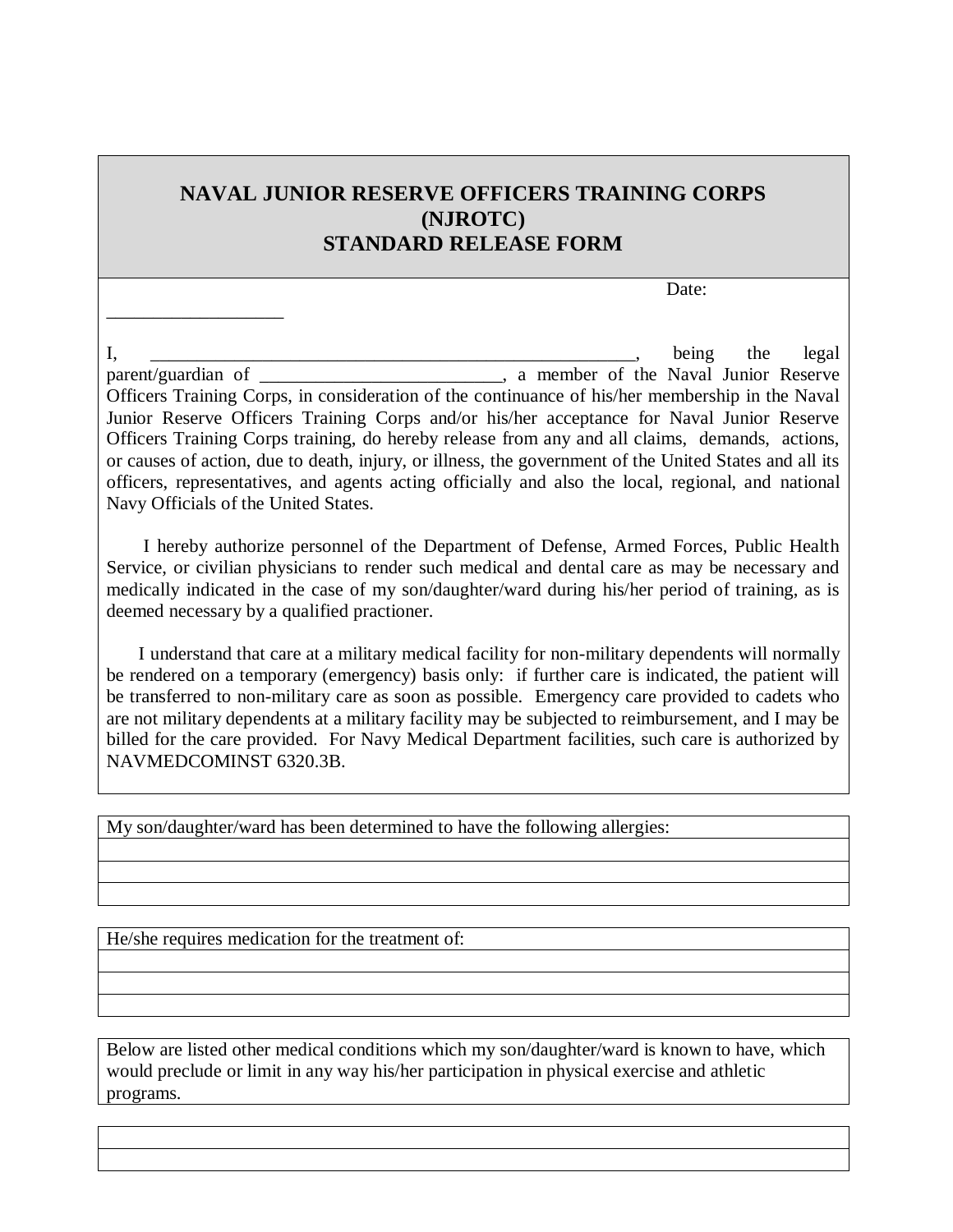CNET 5800/4 (Rev. 1-00)

His/her physican is:

Name:

Address:

Telephone (Include area code):

| Medical Insurance Company *    |
|--------------------------------|
| Name:                          |
| Street:                        |
| City, State, Zip Code:         |
| Policy/ID Number:              |
| Telephone Confirmation Number: |

| Dental Insurance Company *            |
|---------------------------------------|
| Name:                                 |
| Street:                               |
| City, State, Zip Code:                |
| Policy/ID Number:                     |
| <b>Telephone Confirmation Number:</b> |

### **\* This insurance is not required. However, the information provided may be required to obtain non-emergency care.**

### PRIVACY ACT NOTIFICATION

Under the authority of 5 U.S.C. Sec. 301, the information regarding your child's/ward's health, medical condition and treatment is requested in order to verify any need to administer medication and to enable medical/dental personnel to diagnose and treat any emergency condition which may arise during training. Pursuant to the Privacy Act, 5 U.S.C. Sec. 552, the requested information will not be divulged without your written authorization to anyone other than NJROTC area personnel involved with administration of NJROTC activities and medical/dental personnel requiring the information in order to effectively treat any medical/dental problem which may arise. Disclosure is voluntary: however, failure to provide the requested information